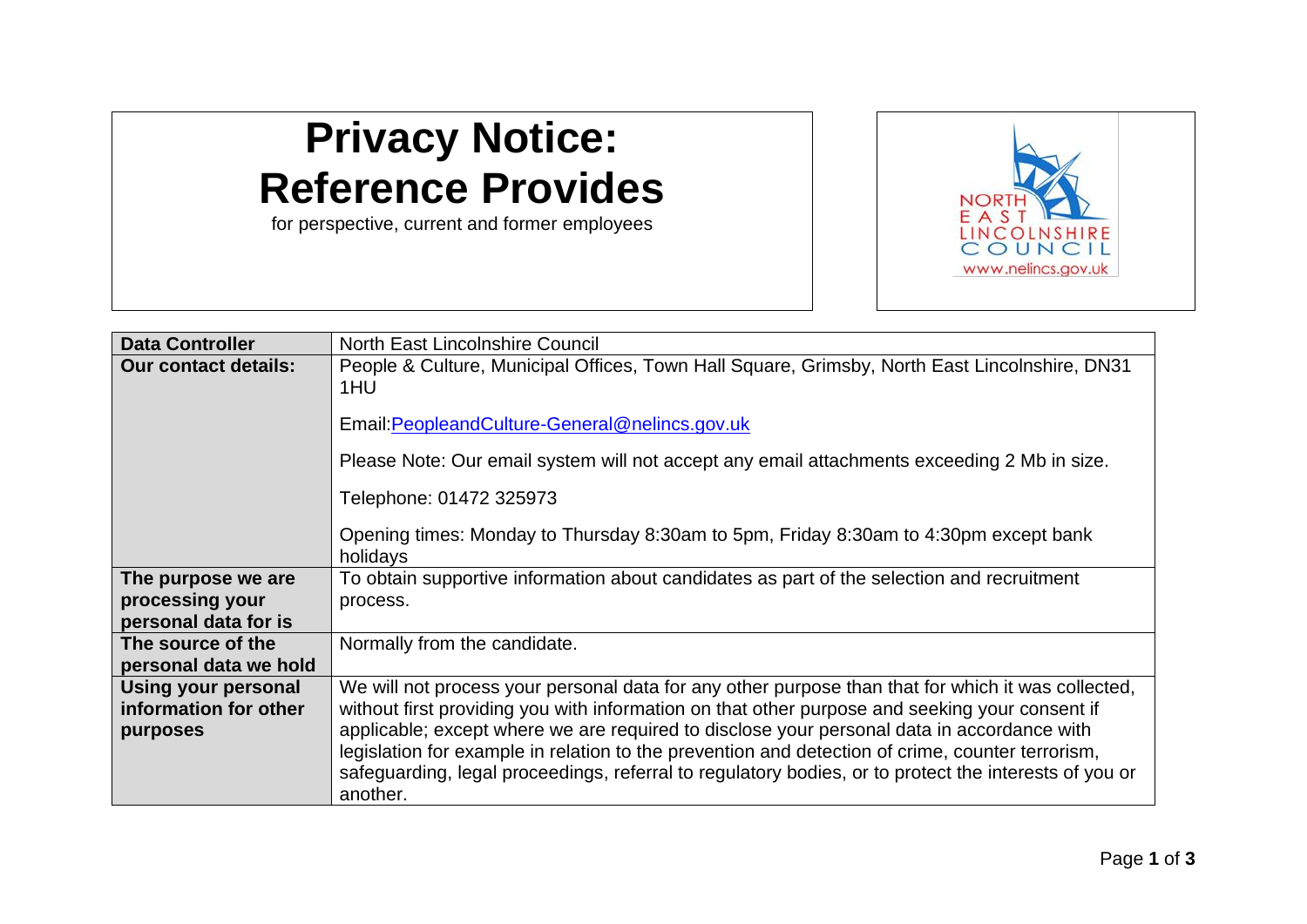| <b>Organisations acting</b>  | When we engage a third party to process your personal data on our behalf, we obtain sufficient         |
|------------------------------|--------------------------------------------------------------------------------------------------------|
| on our behalf to             | guarantees to ensure that they only process your personal data in accordance with our written          |
| process your personal        | instructions, are under a duty of confidentiality and are obliged to implement appropriate technical   |
| data                         | and organisational measures to ensure the security your personal data.                                 |
|                              |                                                                                                        |
|                              | No one is currently acting on our behalf for the purpose of processing reference requests.             |
| The fair and lawful          | Article 6 f legitimate interests of the Council to obtain supportive information about the suitability |
| basis we are                 | of a perspective employee as part of the Recruitment and Selection process.                            |
| processing your              |                                                                                                        |
| personal data on is          |                                                                                                        |
| Am I required to             | No.                                                                                                    |
| provide the Council          |                                                                                                        |
| with my personal data        |                                                                                                        |
| <b>Does the Council's</b>    | <b>No</b>                                                                                              |
| processing of my             |                                                                                                        |
| personal data involve        |                                                                                                        |
| automated decision-          |                                                                                                        |
| making, including            |                                                                                                        |
| profiling?                   |                                                                                                        |
| Can I withdraw my            | Yes - you can withdraw your consent for the processing at any time by contacting People and            |
| consent for                  | Culture whose details are at the top of this Privacy Notice.                                           |
| processing                   |                                                                                                        |
| Who we will share            | Your information is normally only shared with individuals involved in the recruitment and selection    |
| your personal data           | process.                                                                                               |
| with                         |                                                                                                        |
| <b>Transfers of personal</b> | Personal data is not routinely disclosed or transferred outside of the UK.                             |
| data to a third country      |                                                                                                        |
| How long we will             | We endeavour to only retain your personal data for as long as is necessary to meet legal and           |
| retain your personal         | business obligations, normally this will be linked to the employee's employment with us.               |
| data for                     |                                                                                                        |
|                              | For applications that do not result in the offer of employment, your information will normally only    |
|                              | be held for 6 months.                                                                                  |